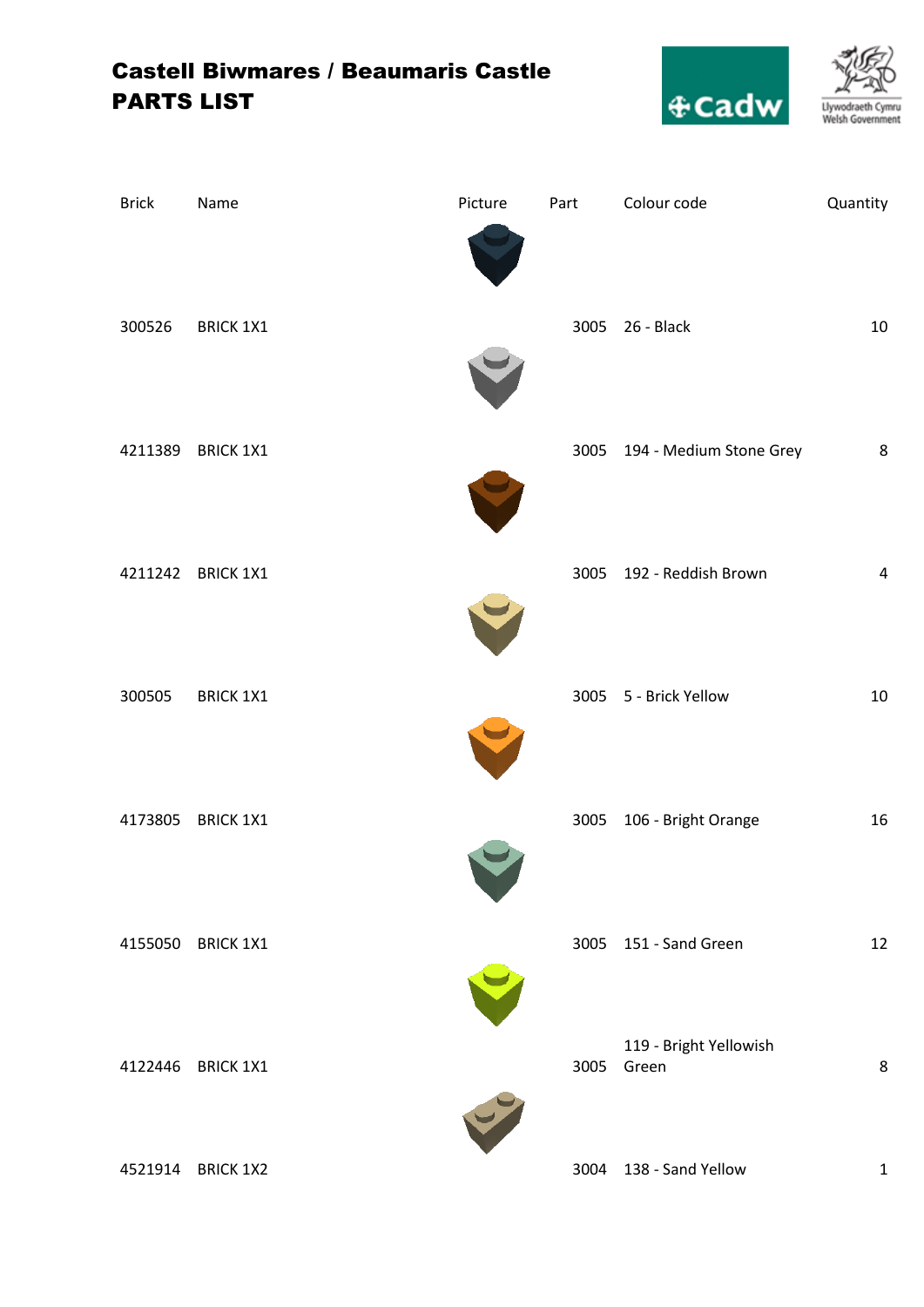## Castell Biwmares / Beaumaris Castle PARTS LIST



| 300418  | <b>BRICK 1X2</b> |   | 3004 | 18 - Nougat                     | 13               |
|---------|------------------|---|------|---------------------------------|------------------|
| 4569382 | <b>BRICK 1X2</b> |   |      | 3004 312 - Medium Nougat        | $\mathbf 1$      |
| 4153377 | <b>BRICK 1X2</b> |   |      | 3004 151 - Sand Green           | $\boldsymbol{7}$ |
| 4647553 | <b>BRICK 1X2</b> |   |      | 3004 37 - Bright Green          | 15               |
| 4122447 | <b>BRICK 1X2</b> |   | 3004 | 119 - Bright Yellowish<br>Green | 15               |
| 4211220 | <b>BRICK 1X3</b> |   |      | 3622 192 - Reddish Brown        | 3                |
|         |                  | 4 |      |                                 |                  |
| 6058220 | <b>BRICK 1X3</b> |   | 3622 | 330 - Olive Green               | $11\,$           |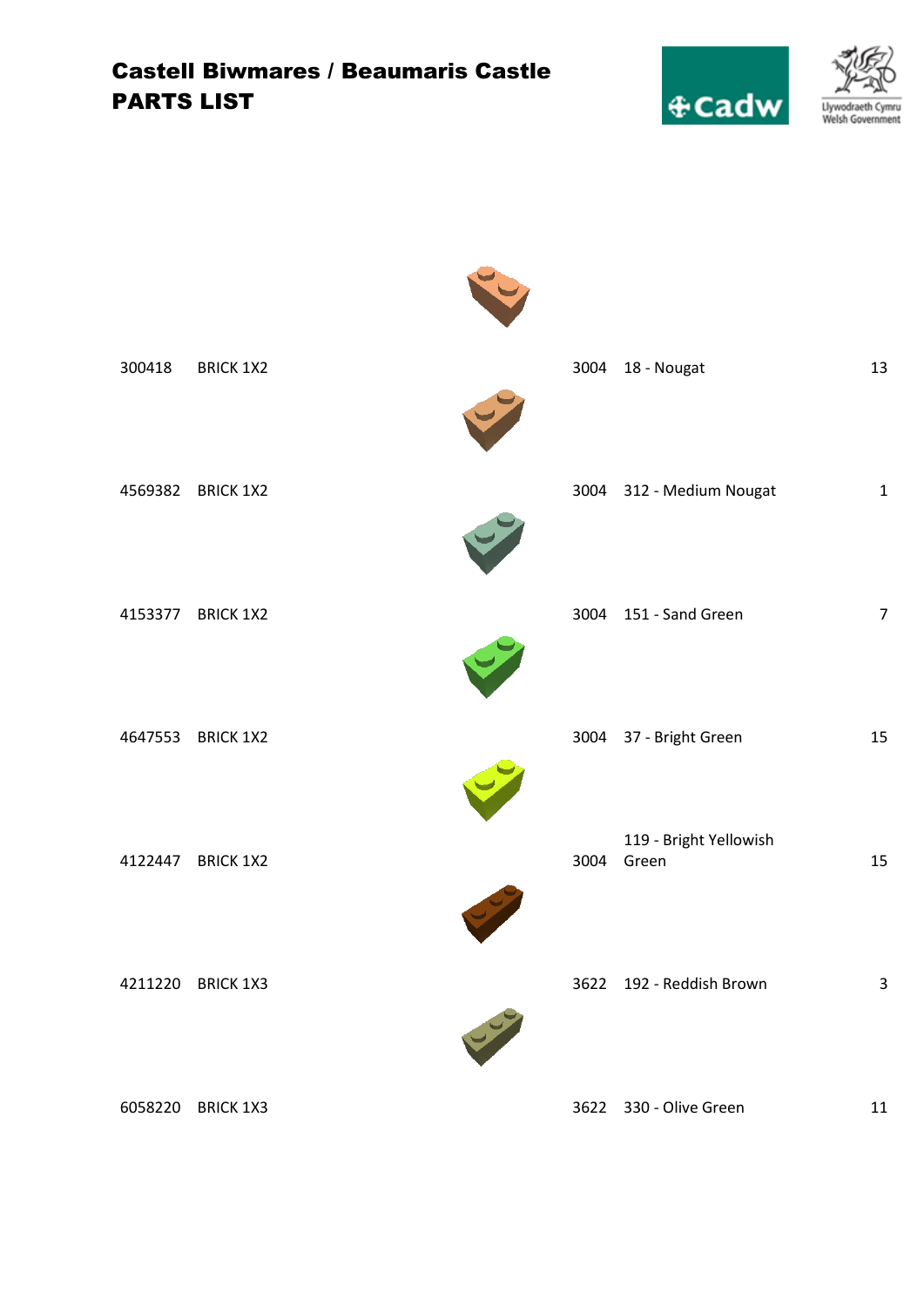| <b>PARTS LIST</b> | <b>Castell Biwmares / Beaumaris Castle</b> | $\&$ Cadw                            | Llywodraeth<br>Cymru<br>Welsh Government |
|-------------------|--------------------------------------------|--------------------------------------|------------------------------------------|
|                   | 6061688 BRICK 1X3                          | 191 - Flame Yellowish<br>3622 Orange | 10                                       |
|                   | 3622151 BRICK 1X3                          | 3622 151 - Sand Green                | 9                                        |
| 4122448           | <b>BRICK 1X3</b>                           | 119 - Bright Yellowish<br>3622 Green | 9                                        |
|                   | 4211394 BRICK 1X4                          | 3010 194 - Medium Stone Grey         | 15                                       |
| 301005            | <b>BRICK 1X4</b><br><b>Colem</b>           | 3010 5 - Brick Yellow                | 10                                       |
| 4122459           | <b>BRICK 1X4</b>                           | 3010 38 - Dark Orange                | 9                                        |
| 301024            | <b>BRICK 1X4</b>                           | 3010 24 - Bright Yellow              | 4                                        |



4245571 BRICK 1X4 3010 141 - Earth Green 15